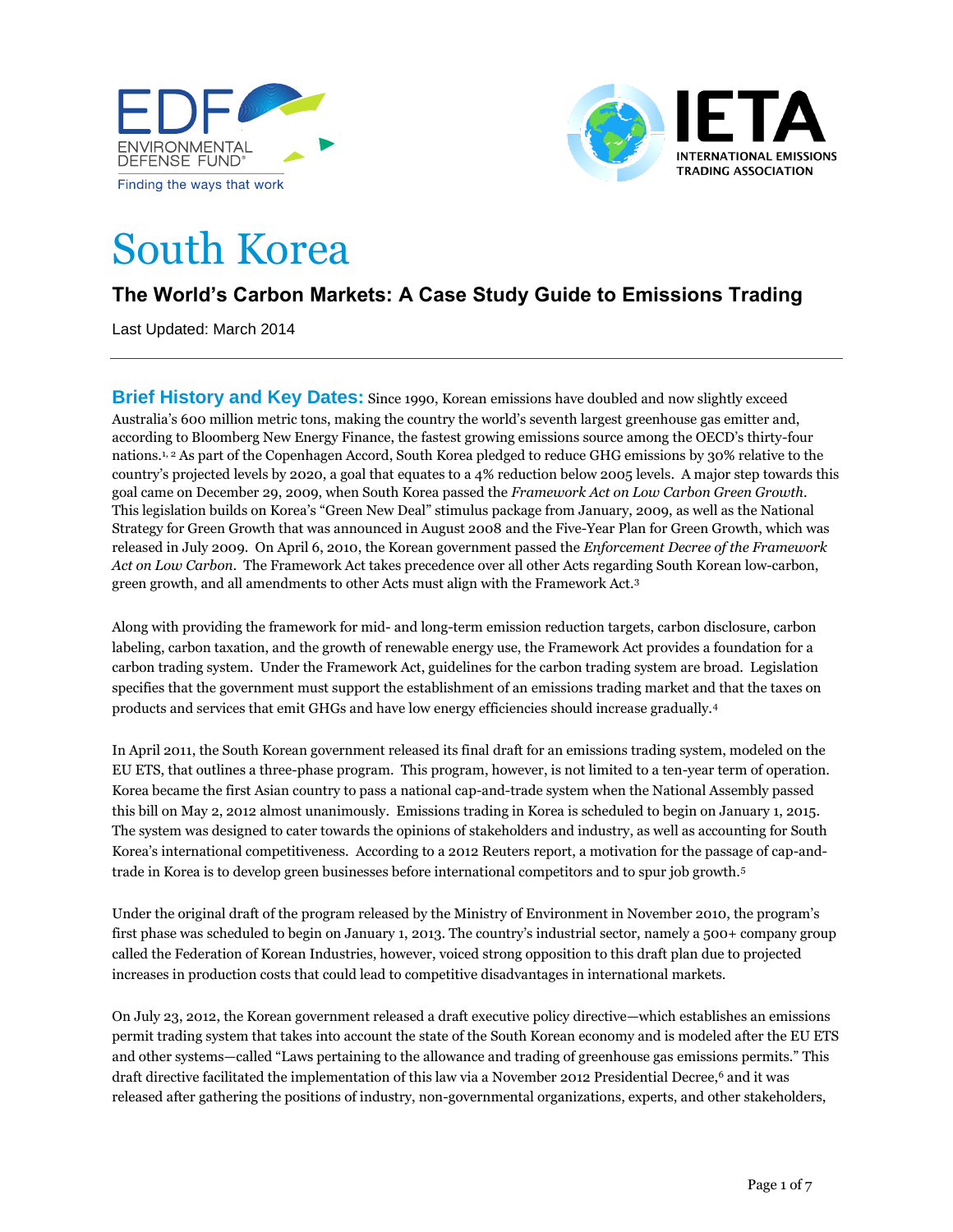and drawing consensus between related ministries, among other considerations. The ETS 'Master Plan', which provides the legal basis for the ETS, is due to be released in December 2013, and the Ministry of Strategy and Finance (MOSF) must sign off on the plan. This master plan will be revised every five years and will provide a 10 year plan for the market's operations.<sup>7</sup>

For this case study, a number of facts are drawn from the EDF translation of the "Notice of Draft Executive Policy Directive for Greenhouse Gas Emissions Permit Allowance- and Trading-related Law," and, at the time of writing, the facts from this document were not yet either law or officially drafted law.<sup>8</sup>

## **Summary of Key Policy Features:**

**CAP/TARGET:** South Korea has pledged to decrease its emissions *30% relative to BAU by 2020*, which equates to 4% below 2005 levels.<sup>9</sup> The country's 2009 emissions were 608 MtCO<sub>2</sub>e, <sup>10</sup> and the country estimates its 2020 emissions to be 813 MtCO<sub>2</sub>e. Hence, Korea will need to cut 244 MtCO<sub>2</sub>e to reach its 30% target. The cap aims to cut emissions by 236 MtCO<sub>2</sub>e, or 29%, by 2020 via emissions reductions from the industrial sector (83 MtCO<sub>2</sub>e), the electricity sector (68.2 MtCO<sub>2</sub>e), the building sector (48 MtCO<sub>2</sub>e), and the transportation sector (36.8 MtCO<sub>2</sub>e).<sup>11</sup>

While South Korea advertises its target as 30% below BAU, according to PBL Netherlands Assessment Agency, the target changes if alternative BAU projections are used (see Figure 1). If the PBL/IIASA BAU is used, instead of the BAU South Korea presented to the UNFCCC, the South Korean target would be 16% below BAU by 2020.<sup>12</sup>



#### **Figure 1—Comparison between BAU GHG emissions and pledges for South Korea, Source: PBL**

In January 2014, the Ministry of Environment (MOE) announced its National GHG Emissions Reduction Roadmap 2020. It maintains the original BAU scenario and emissions reduction target as declared by the government in July 2011. It also provided sectoral breakdowns of the reductions expected by the government. Some of these sectors are within the scope of the ETS and others will be handled using alternative measures such as technology development and raising public awareness. <sup>13</sup> This is summarized in the following table.

**Korea ETS Sectoral Emission Reduction Targets, percentage below BAU by 2020**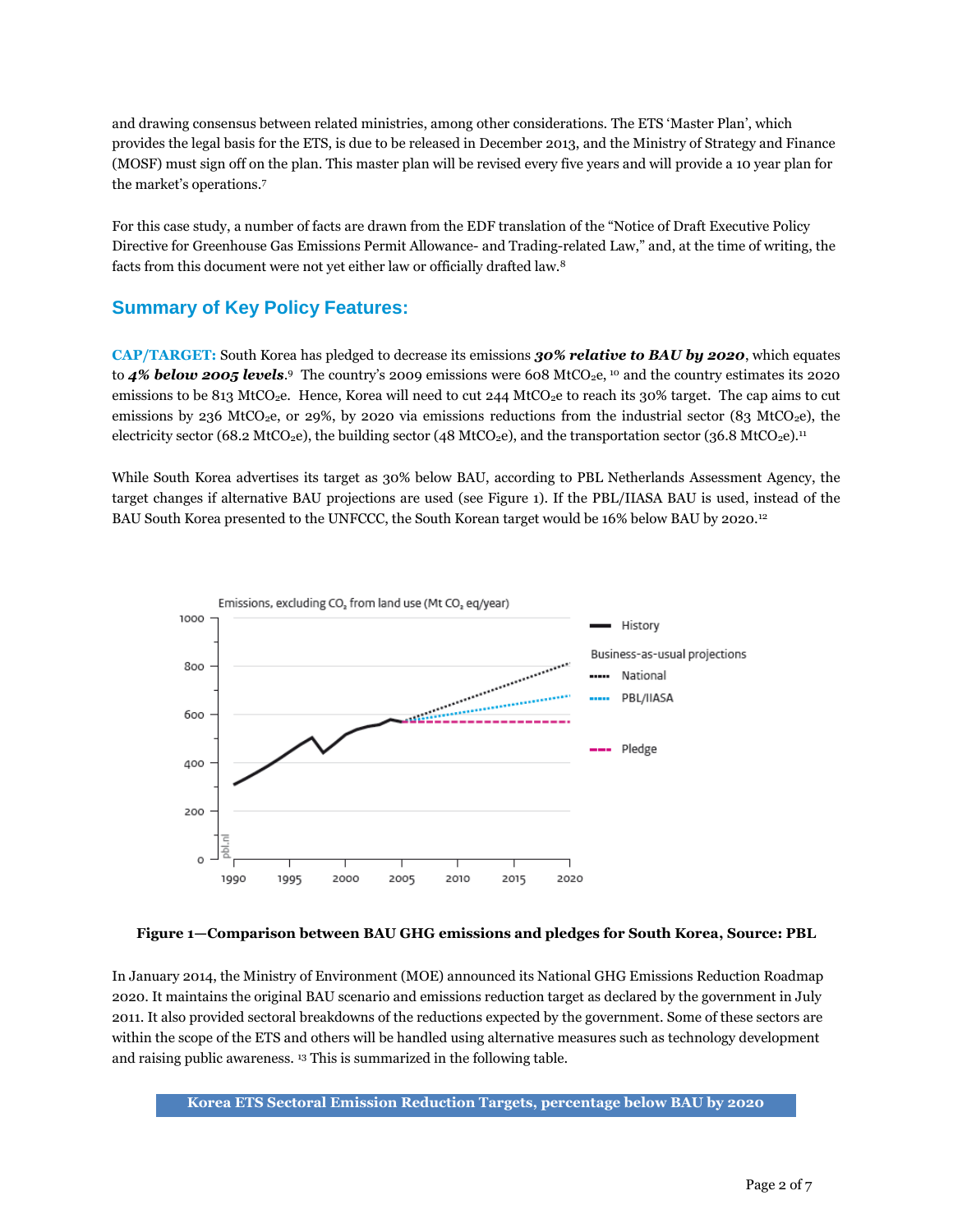| Agriculture and Fishery | 5.2%  |
|-------------------------|-------|
| <b>Building</b>         | 26.9% |
| <b>Industry</b>         | 18.5% |
| <b>Power</b>            | 26.7% |
| <b>Public Sector</b>    | 25%   |
| Transportation          | 34.3% |
| <b>Waste</b>            | 12.3% |

#### **Source: Korean Ministry of Environment (2014)**

**SCOPE/COVERAGE:** The Korean ETS has specified the dates for *three phases*: Phase I (2015-2017), and Phase II (2018-2020), and Phase III (2021-2026). <sup>14</sup> The ETS is scheduled to begin January 1, 2015. Approximately *490 of the country's largest emitters*, <sup>15</sup> which account for roughly 60 percent of the country's annual GHG emissions, will receive caps.<sup>16</sup> ETS participants will fall under two categories: voluntary and mandatory. Regarding mandatory participation, capped emitters are determined by *thresholds*; companies that annually discharge over 125,000 tCO<sub>2</sub>e and/or workplaces that annually emit over 25,000 tCO<sub>2</sub>e are required to submit allowances for each ton of CO<sub>2</sub>e that they produce.<sup>17</sup> The **point of regulation** will be downstream, and covered **gases** include CO<sub>2</sub>, CH<sub>4</sub>, N<sub>2</sub>O, HFC, PFC, and SF6. <sup>18</sup> All participants must fill out an application for receiving permits, as well as constructing an annual emissions inventory for the government to monitor.<sup>19</sup>

**AUCTIONING/ALLOWANCE DISTRIBUTION:** After receiving consultation from various ministries, the Emission Allowances Allocation Committee, established under the Ministry of Strategy and Finance, will draft the South Korean National Allocation Plan. There will be a national cap for emissions, and allowance allocation standards will be phase-, industry-, and sector-specific. Covered facilities must fill out and submit allocation application forms before each phase of the allocation plan, and yearly allocations may be modified within phases. Korea's cap is set to tighten over time, while the percentage of auctioned allowances is to increase over time.<sup>20</sup> During the first phase, 100% of allowances will be *freely allocated.*<sup>21</sup> Later, up to 97% of allowances will be freely allocated in Phase II, and up to 90% of allowances will be freely allocated in Phase III.<sup>22</sup> As a result, at least 3% of allowances will be **auctioned** in Phase II and at least 10% will be auctioned in Phase III. This schedule mirrors the one taken by the EU ETS, in which 0.12% of allowances were auctioned in Phase I and 3.1% in Phase II. This high percentage of free allocations is intended to ease international trade burdens on industries; companies in sectors that are considered *energy-intensive and trade-exposed (EITE)* will receive 100% of their allowances free of cost. Business sectors are considered EITE if they experience: (1) production cost increases over 5% and trade intensity increases over 10%; (2) production cost increases over 30%, or (3) trade intensity increases over 30%.<sup>23</sup>

**FLEXIBILITY PROVISIONS:** To meet the national cap goals, emissions reductions from voluntary ETSs will be included, but it has yet to be determined whether credits from *voluntary markets* will be allowed to be bought and traded. The Ministry of Knowledge Economy issues Korean Certified Emissions Reductions (*KCERs*) to uncapped industries that verifiably produce additional emissions reductions, but, at present, these KCERs are not allowed to be traded.<sup>24</sup> *Offsets will be limited* to a maximum of 10% of allowance obligations. <sup>25</sup> *Offsets from international sources* will be excluded from the first two phases of the Korean ETS, and, post-2020, international units will be allowed to be used to meet up to 10% of an entity's surrender obligations and the volume must not exceed the number of domestic offsets used for each compliance year.<sup>26</sup> Links with the UN offset market, however, have been described as highly uncertain.<sup>27</sup> *Banking* is allowed (between years and phases) within one year of the following compliance period. *Borrowing* between phases is forbidden, but allowances can be borrowed between years within each trading phase for up to 10% of emissions. <sup>28</sup> To encourage greenhouse gas reduction among businesses under the emissions target management plan prior to ETS implementation, *early reduction results will be credited*—in the form of additional allowances—up to 3% of total emission volume during Phase I of the ETS. <sup>29</sup>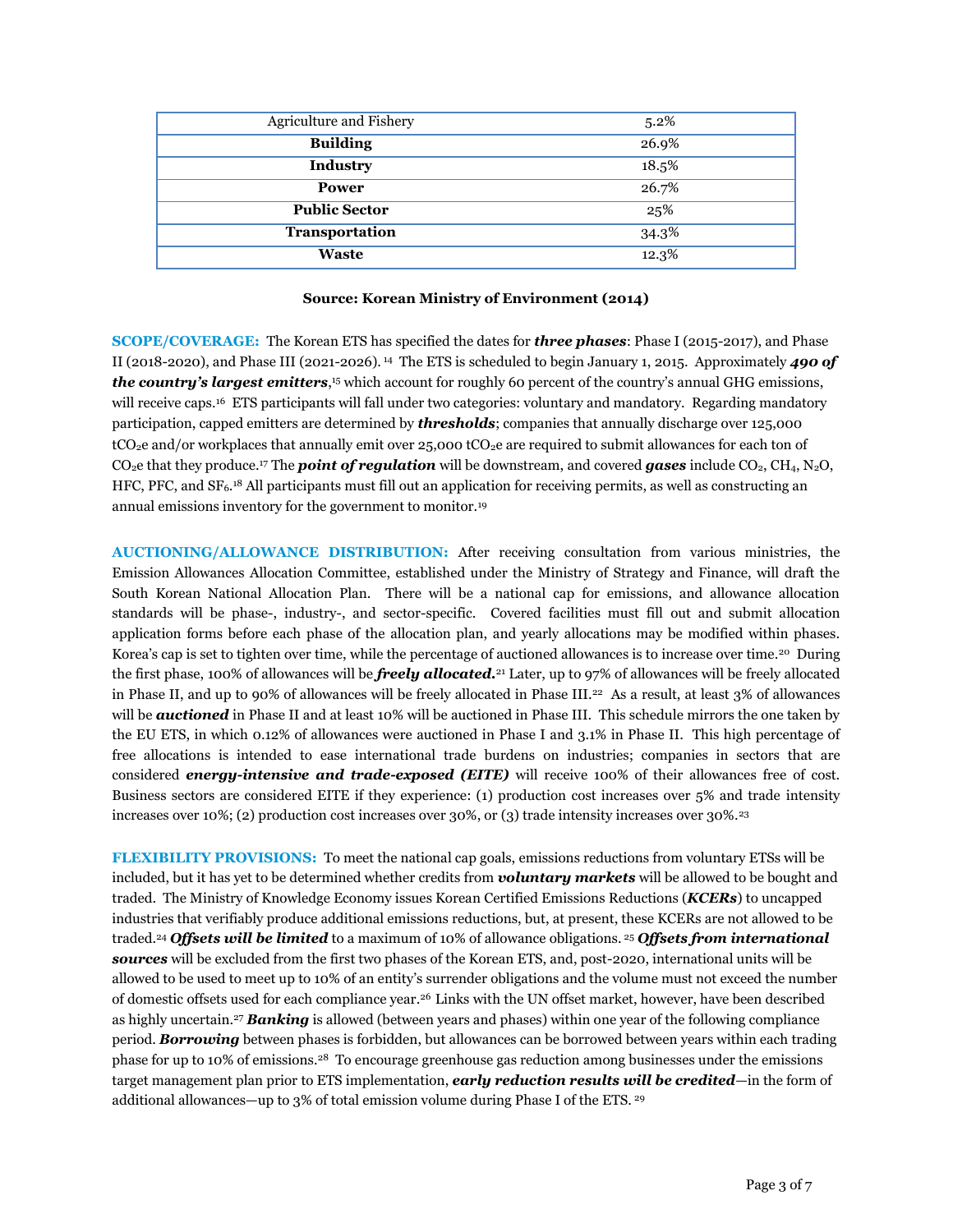South Korea has expressed interest in *linking* its ETS with other systems, such as the EU ETS, the Australian ETS, and others. The Australian ETS is also on track to begin on January 1, 2015, and formal discussions regarding linkage of the carbon markets, renewable energy policies, and energy efficiency policies between Australia and Korea have already begun.<sup>30</sup> South Korea is open to linking with the EU, but, according to a 2012 Reuters report, linkage with the EU will likely not occur until at least 2018.<sup>31</sup>

**COST CONTAINMENT/VOLATILITY MANAGEMENT:** South Korea's ETS gives the government the ability to increase the supply of allowances if prices rise too high. Specifically, the government has the power to hold an *early auction(s)* for up to 25% of reserve permits in order to contain prices. An *allowance reserve* of a yet to be determined amount will be built to both contain prices and distribute to new entrants.<sup>32</sup> In addition, if there is a need to stabilize the market, the Ministry of Environment may: (1) set minimum and maximum emissions permit possession limits; (2) limit the amount of banking and borrowing; (3) limit the amount of offset emissions permit submissions, and (4) set price ceilings and floors, subject to Allowance Committee review.<sup>33</sup>

Three specified cases that would require price stabilization measures are: (1) price climb: greater than threefold increase from the average price; (2) demand climb: the average price increases more than two-fold due to a more than two-fold increase in trade volume from the average in a one month period; and (3) price crash: the price decreases more than 60% of the average in a one month period.<sup>34</sup>

High quantities of freely distributed allowances are aimed to ease costs from the ETS to covered entities. In addition, in order to invigorate emissions permit trading and to prevent loss of business competitiveness due to the introduction of the ETS, *financial and tax support, assistive monies, and/or other assistance* may be provided to greenhouse-gas-reduction-related and renewable-energy-related technology development and deployment/supply businesses among others. <sup>35</sup>

**MARKET REGULATION AND OVERSIGHT:** Facilities capped by the Korean ETS are required to create annual *emission inventories*, which must be *verified by a 3rd party* before being *reported to the government*. Once the government certifies these submitted reports, facilities are subsequently listed in the *emission rights register*. The Korean government will construct a register in order to record allocation, trading, and transfer of emission permits. Covered facilities are allowed to submit emissions permits up to the quantity certified by the government registry.<sup>36</sup> The frontrunner to manage future allowance trading is the Korea Exchange, which has been promoting emissions trading and possible derivative products.<sup>37</sup>

According to the International Carbon Action Partnership (December 2012), the Korean ETS *non-compliance penalty* will be set at three times the prevailing market price, and the maximum penalty will be KRW 100,000 per ton, or about USD  $$94/tCO<sub>2</sub>e<sup>38</sup>$ 

**COMPLEMENTARY AND SUPPLEMENTARY MEASURES:** The recently passed South Korean ETS will displace a currently-in-place initiative referred to as the *Target Management Scheme* (TMS). TMS was adopted in 2010 as part of the *Framework Act*, and its purpose is to set a target for emissions from private and public entities. Covered sectors include industry (779 facilities/ 239.5 MtCO2e), electricity (137 facilities/ 186.4 MtCO2e), and agriculture (648 facilities/ 16.2 MtCO<sub>2</sub>e). In total, over 1,500 facilities that annually emit over 440 MtCO<sub>2</sub>e have emission caps as part of TMS. These emitters account for around 60% of the country's total GHG emissions. The TMS was designed to function as a precursor to the ETS. Unlike the ETS, however, the TMS does not enable companies to trade credits, so the planned ETS is expected to lower compliance costs for companies covered by TMS. At present, country-level targets are broken down to company- and facility-level targets for the country's 470 (there will by 480 in 2013) largest emitters.<sup>39</sup>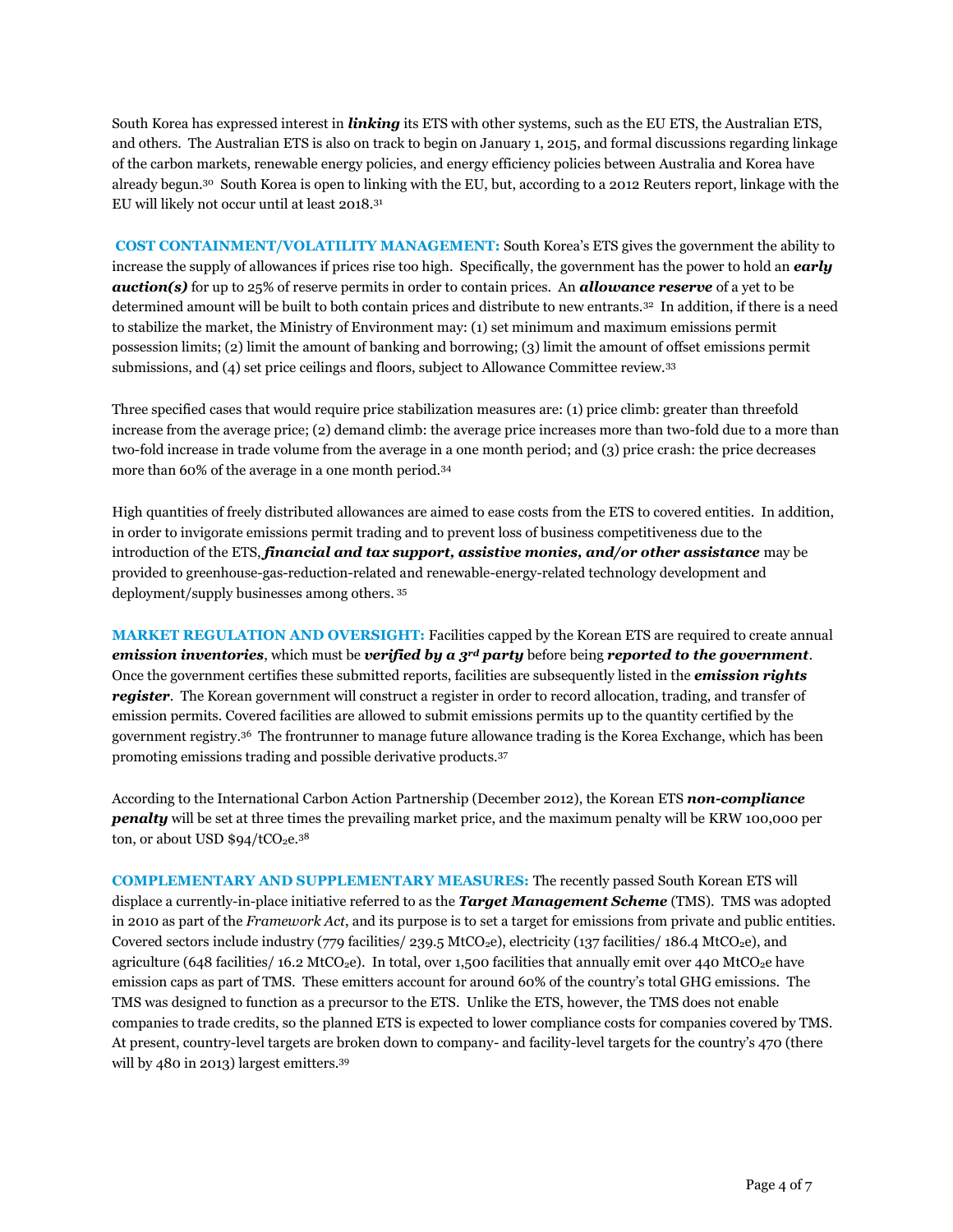In addition to TMS, the Ministry of Knowledge Economy has implemented its second *pilot carbon trading* system. It covers 172 facilities and 67 companies. The system uses positive monetary incentives, rather than non-compliance costs, to motivate covered entities to meet their targets.<sup>40</sup>

At in the past and present, the government has provided *tax and financial incentives* for specified emissions cutting measures, such as supplementary payments, or *feed-in tariffs*, for renewable energy generated from 2002- 2011. In 2012, a 2 percent *renewable portfolio standard* replaced these tariffs; South Korea's 13 power generators must produce a set quota of energy from renewable sources, which include wind and solar. By 2022, this renewable portfolio standard will have increased to 10 percent.<sup>41</sup> Finally, Korea's green growth strategy has set energy efficiency standards for appliances and lighting, and allocated KRW \$2.5 trillion towards industrial energy efficiency measures.<sup>42</sup>

Korea is also establishing a *Low Carbon Green Fund*. This fund's purpose is to support R&D of renewable energy, establishment and operation of emission exchange, and emissions reduction facilities. Profits from allowance auctions, emissions exchanges, trading commission, and fund management will combine to raise this fund.<sup>43</sup>

**ECONOMIC PROJECTIONS:** The According to a May 2012 Reuters report, the Federation of Korean Industries claims that the current Korean ETS, with 95% of allowances allocated freely, will add KRW \$4.7 trillion (USD @4.2 billion) to *production costs*. <sup>44</sup> According to a May (2012) Bloomberg report, the Korea Energy Management Corp estimates this figure to be KRW \$5.6 trillion (USD \$5 billion).<sup>45</sup> In the past, this cost has been estimated to be as high as KRW \$14 trillion (USD \$12.43 billion) and projected to reduce annual GDP by 1.5 percent until 2020.<sup>46</sup> According to a Bloomberg New Energy Finance report in May 2013, the costs of compliance will **'likely be high** compared with other cap-and-trade programs around the world'. <sup>47</sup> However, the report also points out that the scheme does not yet have either the cap or target firmly set in place, which may alter projections. 48

## **What Distinguishes this Policy?**

#### **UNIQUE ASPECTS:**

- **1.** South Korea was the *first Asian country* to pass a national economy-wide ETS into law, and it is on track to become the second Asian country to implement its national economy-wide ETS. The Kazakhstan ETS began in January 2013.
- **2.** The ability to stabilize prices via *early reserve auctions* is relatively unique to South Korea's ETS.
- **3.** A *company-level threshold* for receiving a mandatory cap is relatively unique to South Korea. This threshold is  $125,000$  tCO<sub>2</sub>e/year.

#### **CHALLENGES:**

- **1.** The BAU projections may be *revised* under the Master Plan outlining the law, and the government must clearly define the amount it will reduce from these projections, and the amount of emissions that will be *subject to the ETS cap*.
- **2.** Korea's *industrial sector has voiced opposition to the Korean ETS*, so this could hinder ETS progress.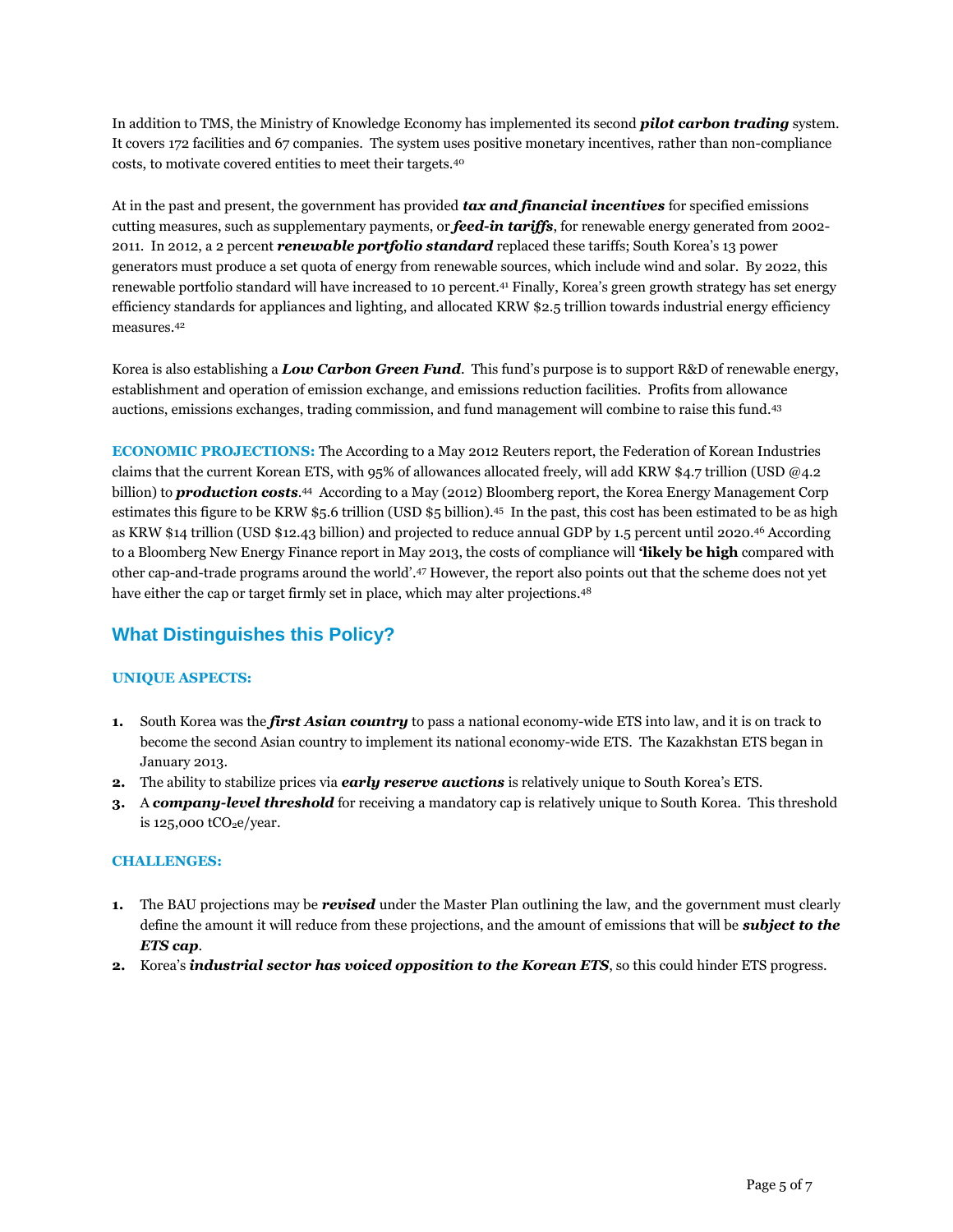### **Author Acknowledgements:**

If you have any comments or suggestions for this case study, please do not hesitate to contact lead authors:

*EDF co-author*: Peter Sopher *EDF contact*: Daniel Francis [\(dfrancis@edf.org\)](mailto:dfrancis@edf.org) Environmental Defense Fund (EDF) 1875 Connecticut Ave NW Ste. 600 Washington, DC

*IETA co-author*: Anthony Mansell Amanda Mardiney *IETA contact*: Robin Fraser [\(fraser@ieta.org\)](mailto:fraser@ieta.org) International Emissions Trading Association (IETA) 20 F St NW Suite 700 Washington, DC

The authors would like to thank Ruben Lubowski, Joe Billick, Clayton Munnings, Jennifer Andreassen, Richie Ahuja, Sung Woo Kim (KPMG), Siwon Park, and Yong Gun Kim (Korea Environment Institute) for very helpful comments and information for this case study. We take full responsibility for any remaining errors.

**Disclaimer:** The authors encourage readers to please contact the EDF and IETA Contacts with any corrections, additions, revisions, or any other comments, including any relevant citations. This will be invaluable in strengthening and updating the case studies and ensuring they are as correct and informative as possible.

<sup>8</sup> Based on EDF translation of the "Notice of Draft Executive Policy Directive for Greenhouse Gas Emissions Permit Allowance- and Trading-related Law." 2012. <sup>9</sup> Sterk, Wolfgang and Florian Mersmann (August 2011). "Domestic Emission Trading Systems in Developing Countries—State of Play and Future Prospects."<br>Wuppertal Institue for Climate, Environment, and Energy. JIKO Policy P

[bmu.de/files/basisinformationen/application/pdf/pp-ets-developing-countries.pdf](http://www.jiko-bmu.de/files/basisinformationen/application/pdf/pp-ets-developing-countries.pdf)

[http://icapcarbonaction.com/index.php?option=com\\_wrapper&view=wrapper&Itemid=147](http://icapcarbonaction.com/index.php?option=com_wrapper&view=wrapper&Itemid=147)

<sup>12</sup> den Elzen, Michel, Mark Roelfsema, Andries Hof, Hannes Bottcher, and Giacoo Grassi (2012). "Analysing the emission gap between pledged emission reductions under the Cancun Agreements and the 2°C climate target." PBL Netherlands Environmental Assessment Agency (PBL). Available at [http://www.sustainableguernsey.info/blog/wp-content/uploads/2012/05/2012-M04-290412-pbl-2012-analysing-the-emission-gap-between-pledged-emission-](http://www.sustainableguernsey.info/blog/wp-content/uploads/2012/05/2012-M04-290412-pbl-2012-analysing-the-emission-gap-between-pledged-emission-reductions-500114021.pdf)

[reductions-500114021.pdf](http://www.sustainableguernsey.info/blog/wp-content/uploads/2012/05/2012-M04-290412-pbl-2012-analysing-the-emission-gap-between-pledged-emission-reductions-500114021.pdf) <sup>13</sup> Korean Ministry of Environment,

http://eng.me.go.kr/eng/web/board/read.do?pagerOffset=10&maxPageItems=10&maxIndexPages=10&searchKey=&searchValue=&menuId=21&orgCd=&boardI d=339283&boardMasterId=522&boardCategoryId=&decorator=

<sup>14</sup> Based on EDF translation of the "Notice of Draft Executive Policy Directive for Greenhouse Gas Emissions Permit Allowance- and Trading-related Law." 2012. <sup>15</sup> Baker & McKenzie (November 26, 2012). "Korea's emissions trading scheme receives cabinet approval."

16 Thomson Reuters Point Carbon (May 2012). "South Korea approves carbon trading scheme." Available at <http://www.pointcarbon.com/news/1.1852663>

<sup>17</sup> The Wall Street Journal (May 2012). "South Korea Approves Cap-and-Trade Plan." Available at

http://online.wsj.com/article/SB10001424052702303877604577379673881237522.html?mod=g

<sup>18</sup> International Carbon Action Partnership (December 2012). "Interactive ETS Map." Available at [http://icapcarbonaction.com/index.php?option=com\\_wrapper&view=wrapper&Itemid=147](http://icapcarbonaction.com/index.php?option=com_wrapper&view=wrapper&Itemid=147) 

<sup>20</sup> Presidential Committee on Green Growth (PCGG). (2011). Contents of the draft bill of "Act on Emissions Trading Scheme" of Korea. Republic of Korea. (2010). Framework Act on Low Carbon and Green Growth. Republic of Korea.

<sup>21</sup> 100% free allocation does not mean that companies subject to the scheme are allowed to emit unlimited volumes of greenhouse gases, but rather that companies will be exempt from burdening the cost of securing their allocated volume of emissions in Phase I.

<sup>22</sup> International Carbon Action Partnership (December 2012). "Interactive ETS Map." Available at [http://icapcarbonaction.com/index.php?option=com\\_wrapper&view=wrapper&Itemid=147](http://icapcarbonaction.com/index.php?option=com_wrapper&view=wrapper&Itemid=147) 

[bmu.de/files/basisinformationen/application/pdf/pp-ets-developing-countries.pdf](http://www.jiko-bmu.de/files/basisinformationen/application/pdf/pp-ets-developing-countries.pdf)

<sup>&</sup>lt;sup>1</sup> The Wall Street Journal (May 2012). "South Korea Approves Cap-and-Trade Plan." Available at

[http://online.wsj.com/article/SB10001424052702303877604577379673881237522.html?mod=googlenews\\_wsj](http://online.wsj.com/article/SB10001424052702303877604577379673881237522.html?mod=googlenews_wsj)<br>ª Han, Sangim (May 2012). "South Korean Parliament Approves Carbon Trading System." Bloomberg. Available at <u>http://www.bloo</u>

<sup>&</sup>lt;u>[02/south-korean-parliament-approves-carbon-trading-system.html](http://www.bloomberg.com/news/2012-05-02/south-korean-parliament-approves-carbon-trading-system.html)</u><br>3 Townshend, Terry, Sam Fankhauser, Adam Matthews, Clement Feger, Jin Liu, and Thais Narciso (April 2011). "GLOBE Climate Legislation Study." GLOBE International. Grantham Research Institute on Climate Change and Environment. Available a[t http://www.greenbiz.com/sites/default/files/GLOBE-CLIMATE-](http://www.greenbiz.com/sites/default/files/GLOBE-CLIMATE-LEGISLATION-STUDY.pdf)[LEGISLATION-STUDY.pdf](http://www.greenbiz.com/sites/default/files/GLOBE-CLIMATE-LEGISLATION-STUDY.pdf)

<sup>4</sup> Townshend, Terry, Sam Fankhauser, Adam Matthews, Clement Feger, Jin Liu, and Thais Narciso (April 2011). "GLOBE Climate Legislation Study." GLOBE International. Grantham Research Institute on Climate Change and Environment. Available at [http://www.greenbiz.com/sites/default/files/GLOBE-CLIMATE-](http://www.greenbiz.com/sites/default/files/GLOBE-CLIMATE-LEGISLATION-STUDY.pdf)[LEGISLATION-STUDY.pdf](http://www.greenbiz.com/sites/default/files/GLOBE-CLIMATE-LEGISLATION-STUDY.pdf)

<sup>5</sup> Thomson Reuters Point Carbon (May 2012). "South Korea approves carbon trading scheme." Available at http://www <sup>6</sup> Baker & McKenzie (November 2012). "Korea's Emission Trading Scheme Receives Cabinet Approval." Available at <http://www.bakermckenzie.com/ALEnvironmentalKoreaETSNov12/>

<sup>7</sup> Bloomberg New Energy Finance (May 2013), *South Korea's Emissions Trading Scheme: White Paper,* Available at: http://about.bnef.com/white-papers/southkoreas-emissions-trading-scheme/

<sup>&</sup>lt;sup>10</sup> International Carbon Action Partnership (December 2012). "Interactive ETS Map." Available at

<sup>11</sup> Sterk, Wolfgang and Florian Mersmann (August 2011). "Domestic Emission Trading Systems in Developing Countries—State of Play and Future Prospects." Wuppertal Institue for Climate, Environment, and Energy. JIKO Policy Paper 2/2011. Available at http:// [bmu.de/files/basisinformationen/application/pdf/pp-ets-developing-countries.pdf](http://www.jiko-bmu.de/files/basisinformationen/application/pdf/pp-ets-developing-countries.pdf)

<sup>19</sup> Presidential Committee on Green Growth (PCGG). (2011). Contents of the draft bill of "Act on Emissions Trading Scheme" of Korea. Republic of Korea. (2010). Framework Act on Low Carbon and Green Growth. Republic of Korea.

<sup>23</sup> Based on EDF translation of the "Notice of Draft Executive Policy Directive for Greenhouse Gas Emissions Permit Allowance- and Trading-related Law." 2012. <sup>24</sup> Sterk, Wolfgang and Florian Mersmann (August 2011). "Domestic Emission Trading Systems in Developing Countries—State of Play and Future Prospects." Wuppertal Institue for Climate, Environment, and Energy. JIKO Policy Paper 2/2011. Available a[t http://www.jiko-](http://www.jiko-bmu.de/files/basisinformationen/application/pdf/pp-ets-developing-countries.pdf)